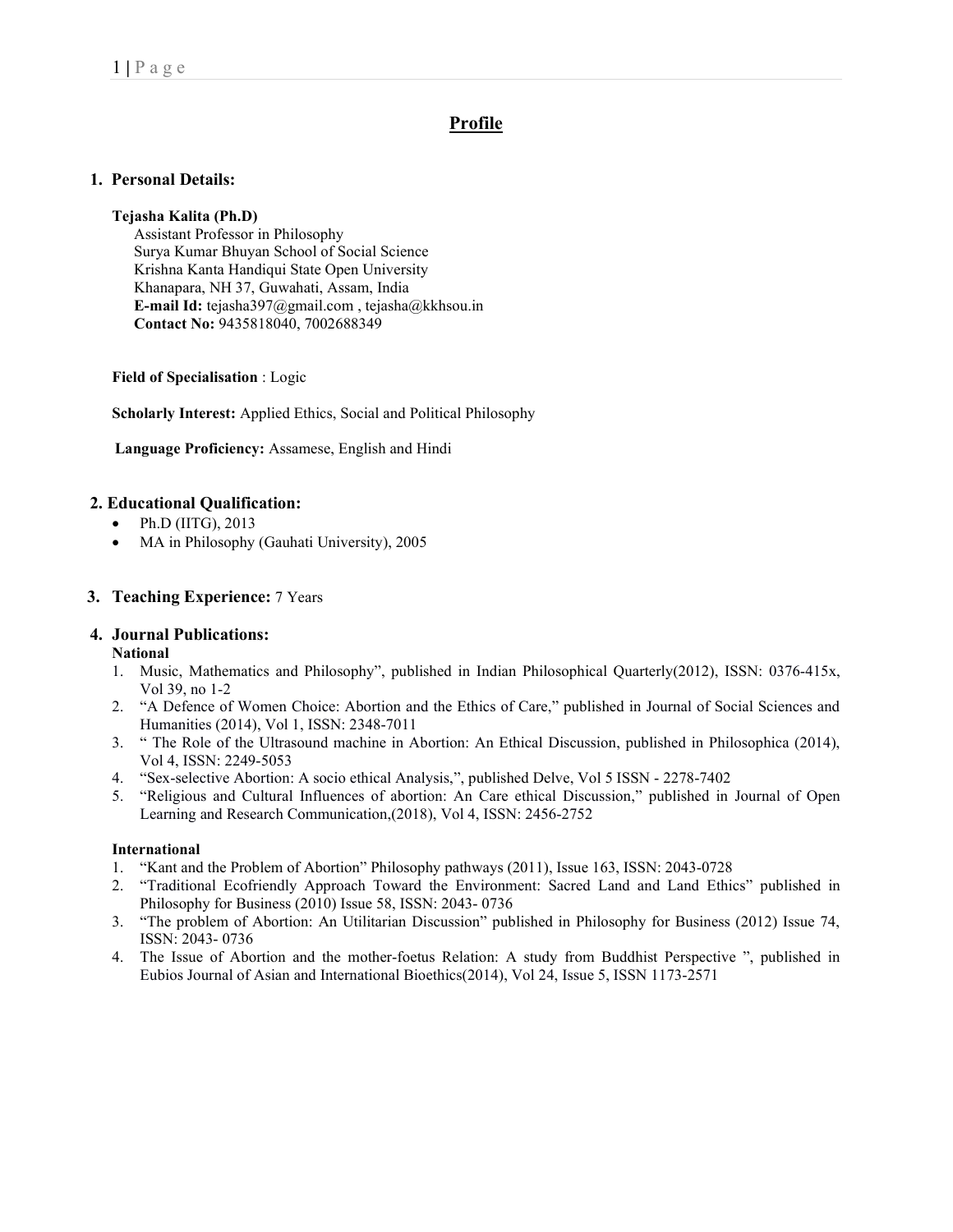# 5. Chapters/Research Papers in Books:

## National:

- 1. " The Value of Environment with Special Reference to Hinduism and Land Ethics" published edited book 'Insight', Chaygaon College,(2014)," ISBN 978-93-5174-762-8
- 2. "Technologization of Motherhood: from In- vitro Fertilization to Surrogacy: New Light on the Abortion Debate" published in edited book 'Voices' Dispur College Women's cell, 2014", ISBN: 978-81-92492-1-5
- 3. "Hinduism, Islam and the Issue of Abortion: A Religious and Ethical Discussion with Special reference to North-east India" published in Edited book "Diversity and Integrity of North-east India by Karmashri Hiteswar Saikia College, 2016, ISBN: 978-93-81139-05-9
- 4. "Bioethics and its Necessity in Higher Education", published in Higher Education in India by Purbayan Publication,(2018), ISBN: 2018 978-93-87263-73-4
- 5. "Abortion and the Mother's Health: An Ethical Study", published in Issues in Philosophy: East and West by Krishna Kanta Handiqui State Open University, ISBN: 978-93- 87940- 99-4

# 6. Other Publications:

# As Book/Journal Editor:

1. Co- Edited one book entitled "Issues in Philosophy: East and West" with the ISBN no: 978-93- 87940- 99-4

# 7. Seminars/Conferences attended:

## National:

- 1. Presented a paper entitled "Gandhi's Philosophy of Non-Violence" in the 78th session of The Indian Philosophical Congress, from 17/10/2003- 20/10/2003, organized by Dept of Philosophy, B R Ambedkar Bihar University, Muzaffarpur, Bihar
- 2. Presented a paper entitled "Traditional ecofriendly approach towards the Environment: Sacred Space and land Ethics" in UGC Sponsored National Seminar, organized by Dept of Philosophy, B. Borooah College Guwahati on 28/11/2008
- 3. Presented a paper entitled "Kant and the Problem of Abortion" in the 85th session of The Indian Philosophical Congress, from 26/10/2010-29/10/2010, organized by Dept of Philosophy, Gauhati University
- 4. Presented a paper entitled 'Mother-foetus relation: A Study from Buddhist Perspective" , in ICPR sponsored national seminar, organized by Dept of Philosophy, Cotton College, Guwahati, Assam from 29/11/2010 01/12/2010
- 5. Presented a paper entitled, "The Problem of Abortion: An Utilitarian Discussion Dept of Philosophy, a UGC Sponsored National Seminar, organized by Biswanath College, Biswanath Chariali, Assam from 29/12/2010- 30/12/2010.
- 6. Presented a paper entitled, "Hinduism, Islam and the Issue of Abortion: A Religious and Ethical Discussion" with Special Refrence to NE India, a UGC sponsored National seminar organized by Dept of Philosophy, Karmashri Hiteswar saikia College, Guwahati, Assam, from 09/09/201510/09/2015
- 7. Preseneted a paper entitled,  $53<sup>rd</sup>$  Annual Conference of The Indian Econometric Society that was held at NISER, Bhubaneswar. The title of the paper is Sub-National Fiscal Reforms and Fiscal Consolidation of Indian States in Recent Decades: The Case of Assam.
- 8. Presented a paper oentitled "Cultural Influences on Abortion: An Care Ethical Discussion, ICPR Sponsored Teachers Meet, organized by Dept of HSS, IIT Guwahati from15/02/2016-7/02/2016
- 9. Presented a paper entitled "Abortion due to the Bad Health Condition of the Woman: An Ethical Debate between the Rights of a Woman on Her Body and the Foetus", a UGC sponsored national seminar organized by Dept of Philosophy, Karmashri Hiteswar saikia College from 01/09/2016-02/09/2016
- 10. Presented a paper entitled, "Sustainable Development and the Care Ethics" at the national Seminar on 'Gender Sensitisation in India's North east: issues and challenges' sponsored by National Commision for women and KKHSOU, held in 5/03/2020-6/03/2020

# International:

1. Presenting a paper entitled "Role of Education and Health in Developing countries At the time of Covid 19: A case study of India" in the online international conference "Teaching-Learning in the Time of Pandemic: Role of Online Learning" that was held in Krishna Kanta Handique State Open University in collaboration with Commonwealth Educational Media Centre for Asia (CEMCA) held from April 21-22, 2020.